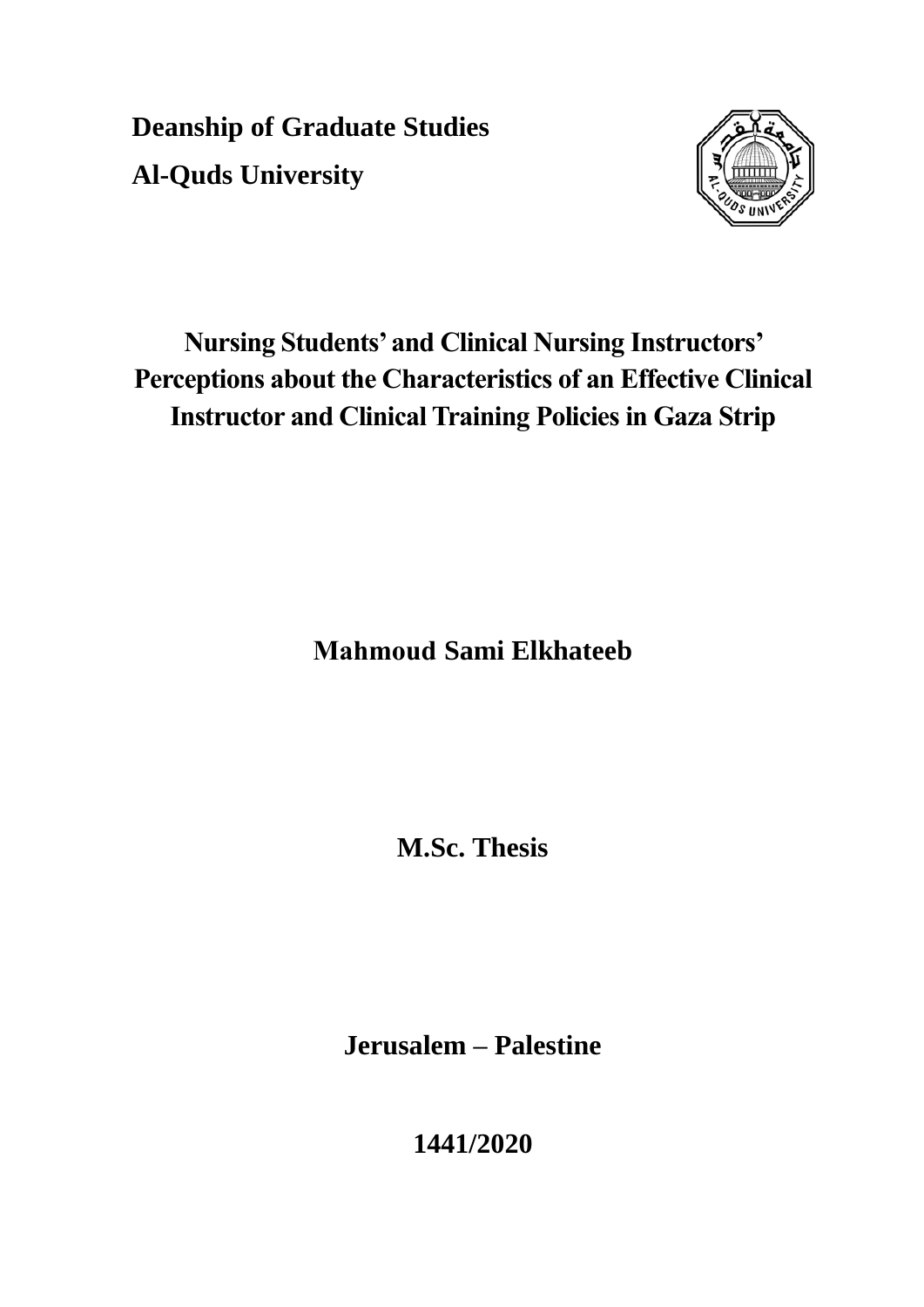# **Nursing Students' and Clinical Nursing Instructors' Perceptions about the Characteristics of an Effective Clinical Instructor and Clinical Training Policies in Gaza Strip**

# Prepared by: **Mahmoud Sami Elkhateeb**

B.Sc.: Palestine College of Nursing – Palestine

Supervisor: Dr. Hamza Abdeljawad

A Thesis Submitted in Partial Fulfillment of Requirements for the Degree of Master of Nursing Management /Faculty of Health Professions/Al-Quds University

**1441/2020**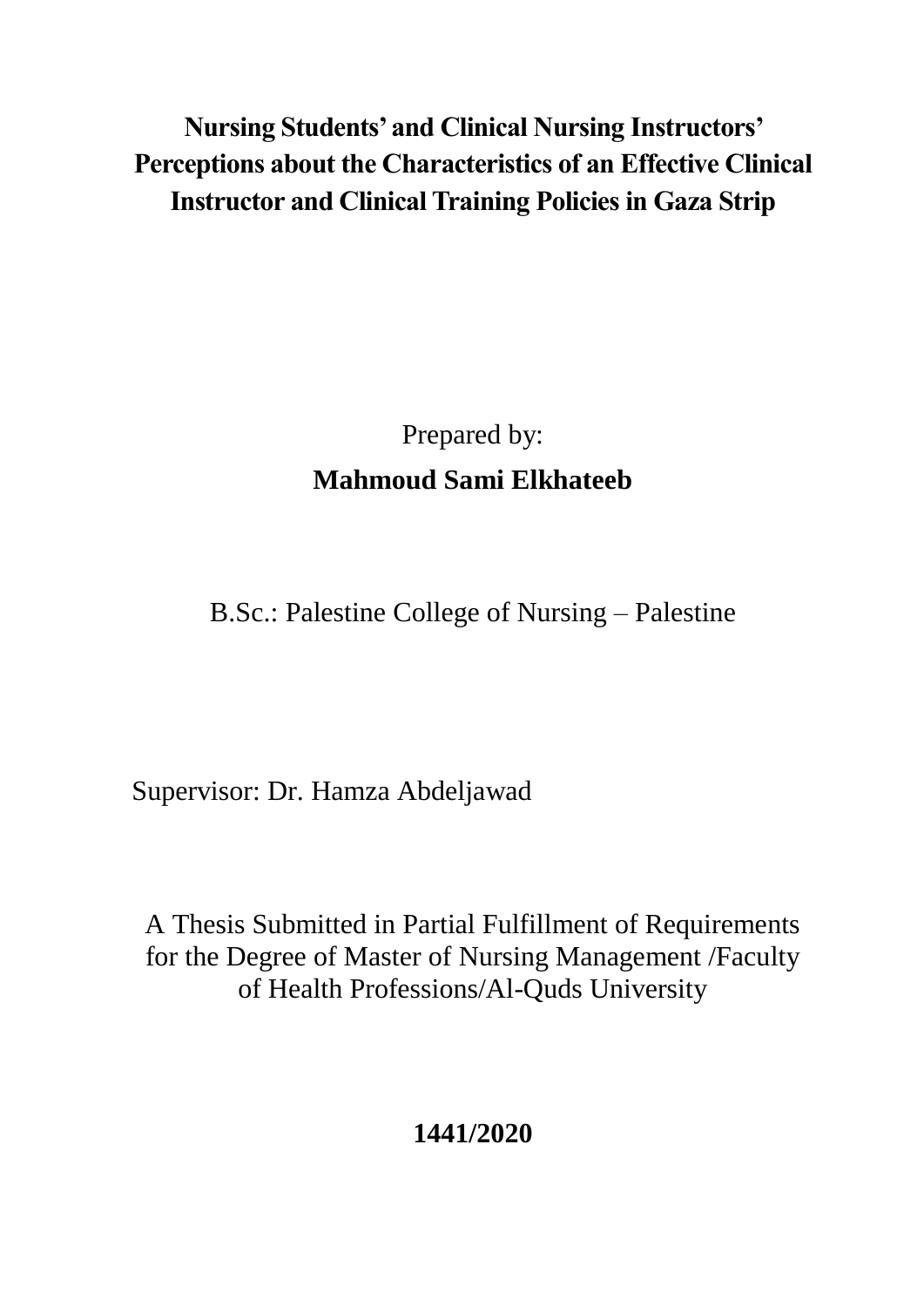**Al Quds University Deanship of Graduate studies Nursing Management Program / Nursing Department** 



#### **Thesis Approval**

### Nursing Students' and Clinical Nursing Instructors' Perceptions about the Characteristics of an Effective Clinical Instructor and Clinical Training Policies in Gaza Strip

Prepared By: Mahmoud S. A. Elkhateeb Registration No: 21711348

Supervisor: Dr. Hamza Abdeljawad

Master thesis submitted and accepted, Date: / / The names and signatures of the examining committee members are as follows:

| 1- Head of Committee: Dr. Hamza Abdeljawad Signature:   |
|---------------------------------------------------------|
| Signature:<br>2- Internal Examiner: Dr. Wael Mekky      |
| Signature: Peu<br>3- External Examiner: Dr. Atef Ismail |
|                                                         |

Jerusalem - Palestine

1441/2020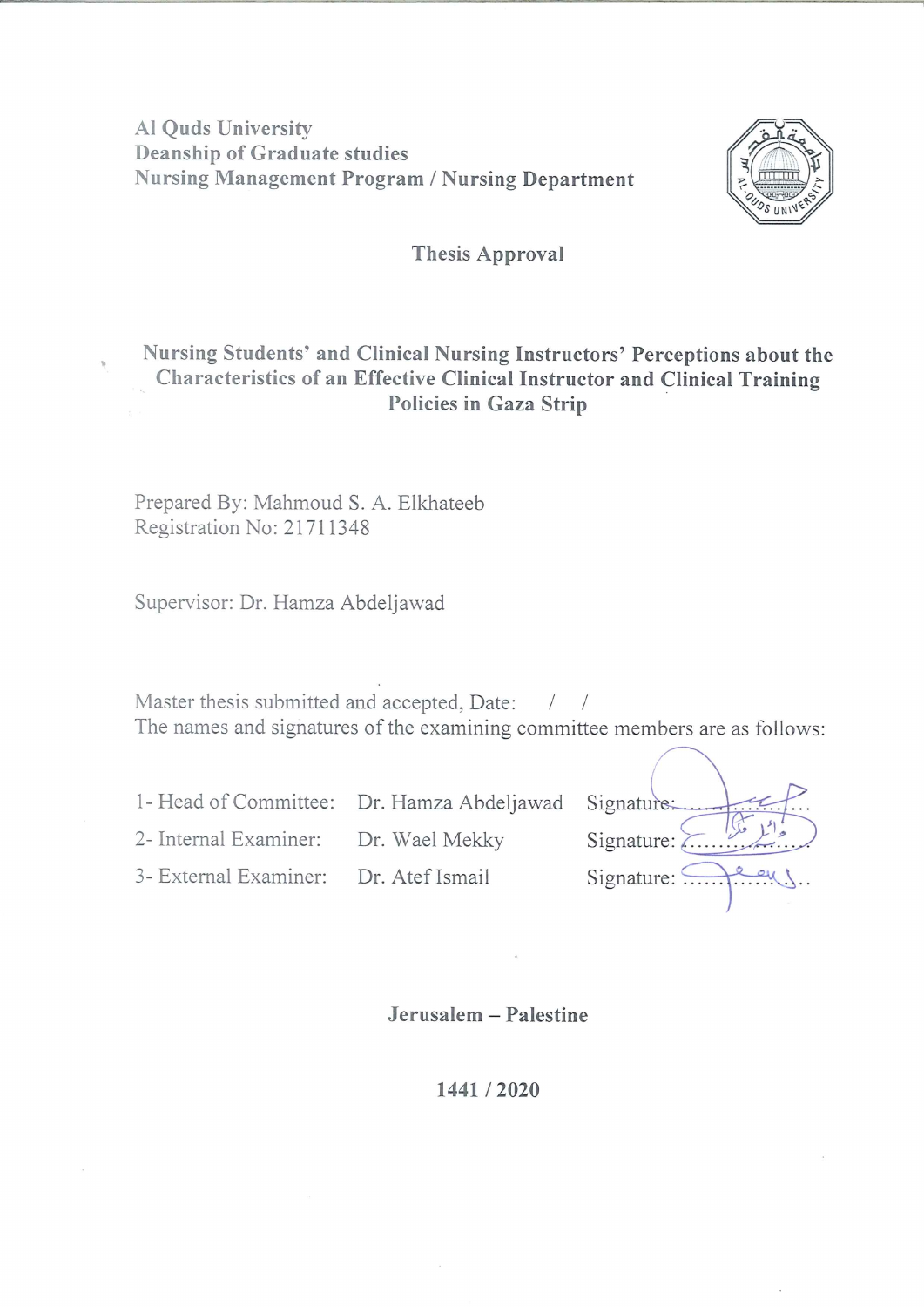### **Dedication**

This thesis is dedicated to my dear parents who gave precious for the sake of my education…

To my brothers and sister…

To my loyal friends…

To my good teachers…

Your love, unwavering support and absolute belief in the completion of this thesis made this educational journey possible. Thank you from the bottom of my heart for your caring, encouragement and all the sacrifices you each made along the way!

Mahmoud Sami Elkhateeb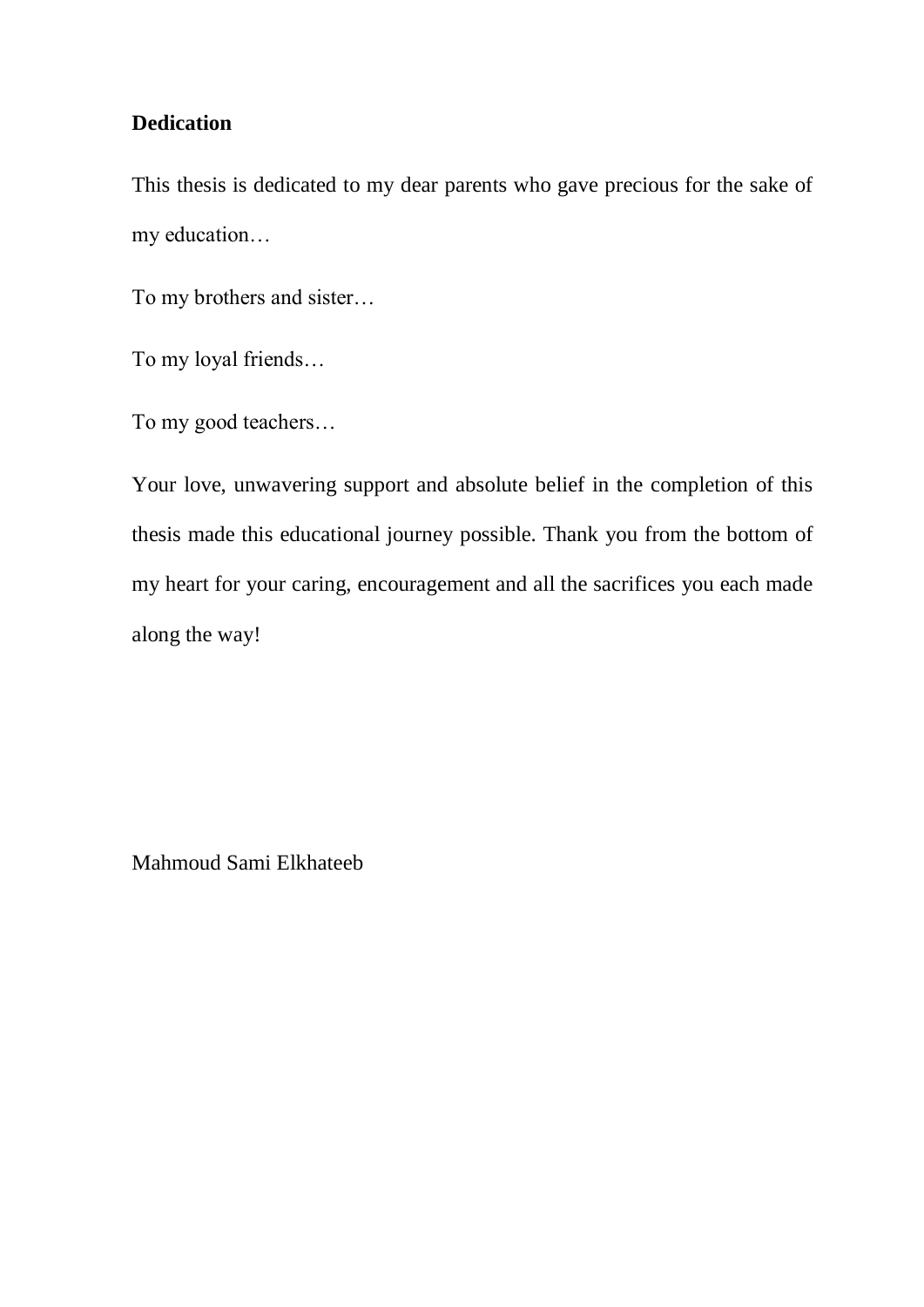#### <span id="page-4-0"></span>**Declaration**

I certify that this thesis submitted for the degree of Master, is the result of my own research, except where otherwise acknowledged, and this study (or any part of the same) has not been submitted for a higher degree to any other university or institution.

Signature:

Mahmoud Sami Elkhateeb

Date: / /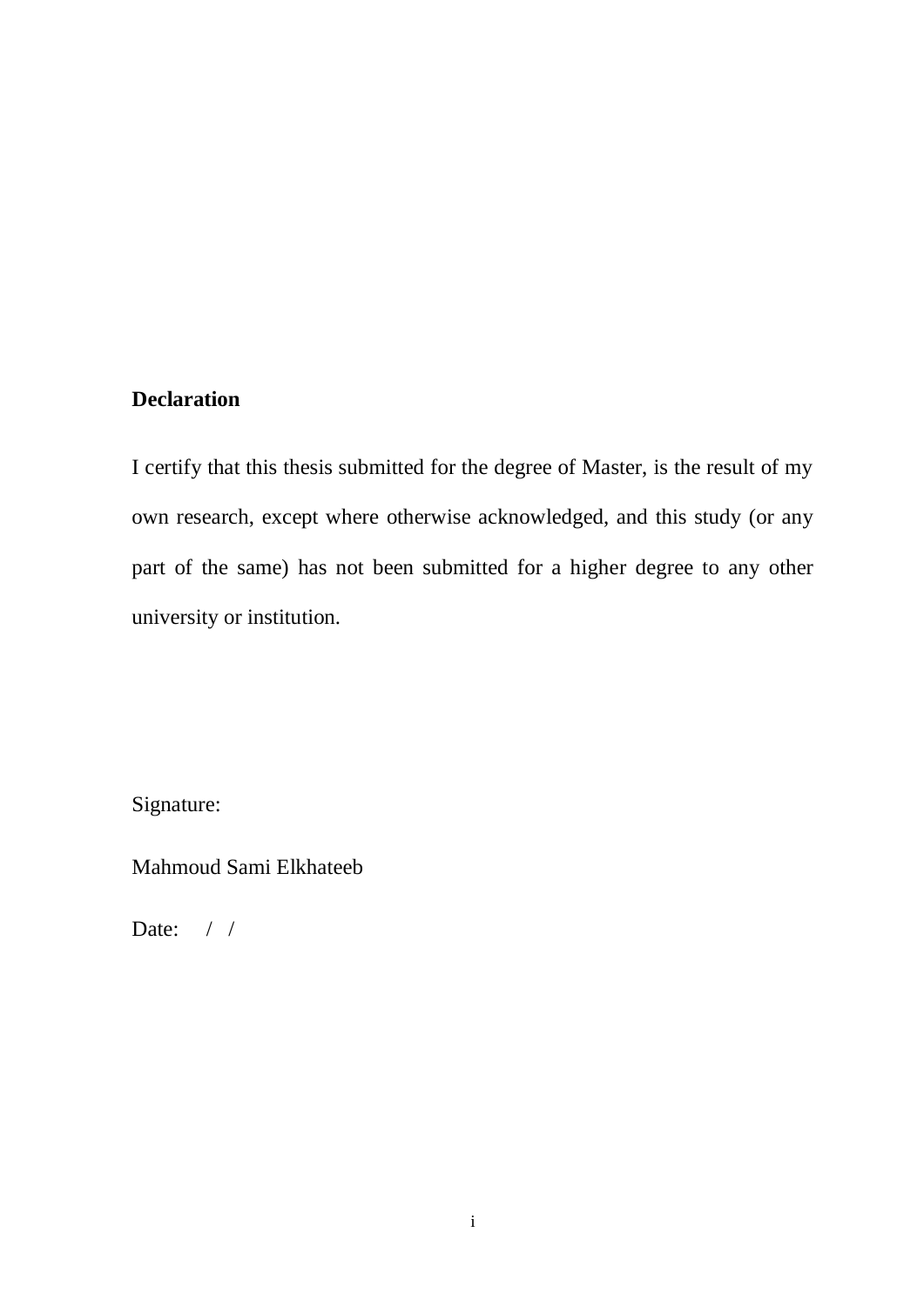### <span id="page-5-0"></span>**Acknowledgment**

Firstly, I want to thank Allah Almighty for the strength, courage, and wisdom to conduct this study.

My gratitude further goes to my supervisor Dr. Hamza Abdeljawad for his support, encouragement and for devoting his time towards assisting me.

Special thanks to my teachers in the School of Health professions who give me the science and art of nursing management, Dr. Motasem Salah, and Dr. Yousef Awad.

I also owe special gratitude to the following people:

My parents for encouraging me to always study and to take education seriously.

My family and my colleagues for their love and support.

Mahmoud Sami Elkhateeb

Date: / /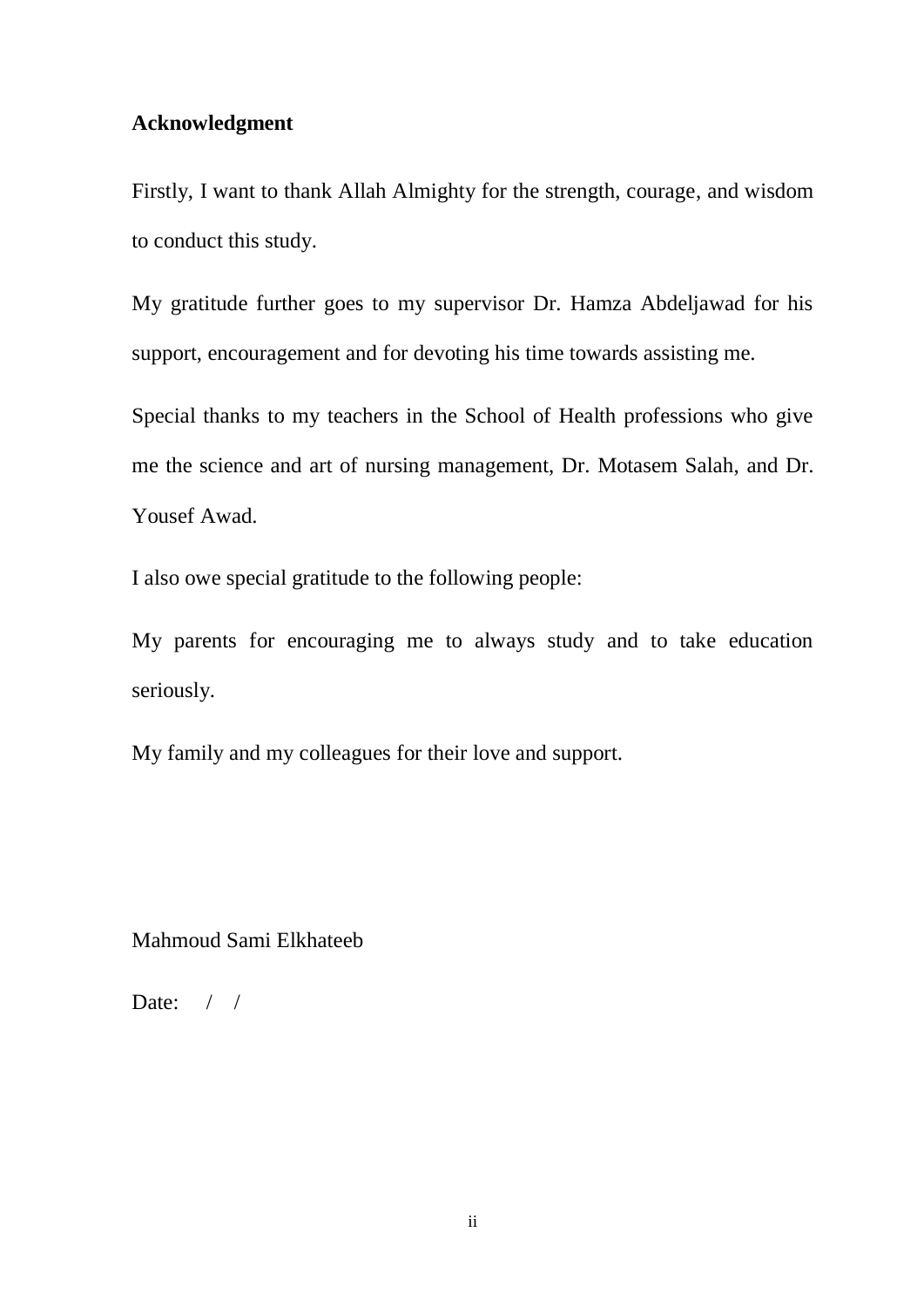#### <span id="page-6-0"></span>**Abstract**

Clinical instructors play a key role in the success of nursing students" clinical learning, as well as their ability to link theory and practice. Many studies conducted in different parts of the world have demonstrated considerable weaknesses in clinical teaching, most of which have been associated with nursing instructors and clinical training policies. The aim of the study was to assess the nursing students' and nursing clinical instructors' perceptions about the characteristics of an effective clinical instructor and clinical training policies that may contribute to improving the quality of clinical nursing education at the colleges that run bachelor of nursing programs in Gaza Strip. A descriptive cross-sectional analytical design was used. The study population was comprised of clinical instructors and third and fourth level students at five universities/colleges. Self-administered questionnaires were distributed. The validity of the questionnaires was tested by five experts. The reliability of both questionnaires was checked through the pilot study. Cronbach's alpha was calculated for the two questionnaires by more than 0.7. Data were analyzed by using Statistical Package for Social Sciences (SPSS) version 23. The study found there were statistically significant differences between perceptions of nursing students and perceptions of clinical instructors regarding the characteristics of an effective clinical instructor and effective clinical training policies. The most effective characteristics of an effective instructor as perceived by nursing students were professional competence, communication and training skills. While the most important characteristics of an effective instructor from the viewpoint of the clinical instructor were professional competence, communication, and support of the professional growth of students. The most effective clinical training policies as perceived by nursing students were the appropriate selection of training site, objective evaluation, adequate clinical hours for clinical courses to achieve the objectives, appropriate and clear assignments to students in clinical courses and obvious role of training department in monitoring students' clinical training. While the most effective clinical training policies as perceived by the clinical instructors were the role of training department in monitoring of instructors' performance with students must be clear, objective evaluation, appropriate selection of training site, clear directions about the objectivity in evaluating students from the clinical department and clarity in the role of training department about monitoring students' clinical training. The study concluded that clinical nursing teaching is in need to improve its quality for both, the clinical instructors and policies.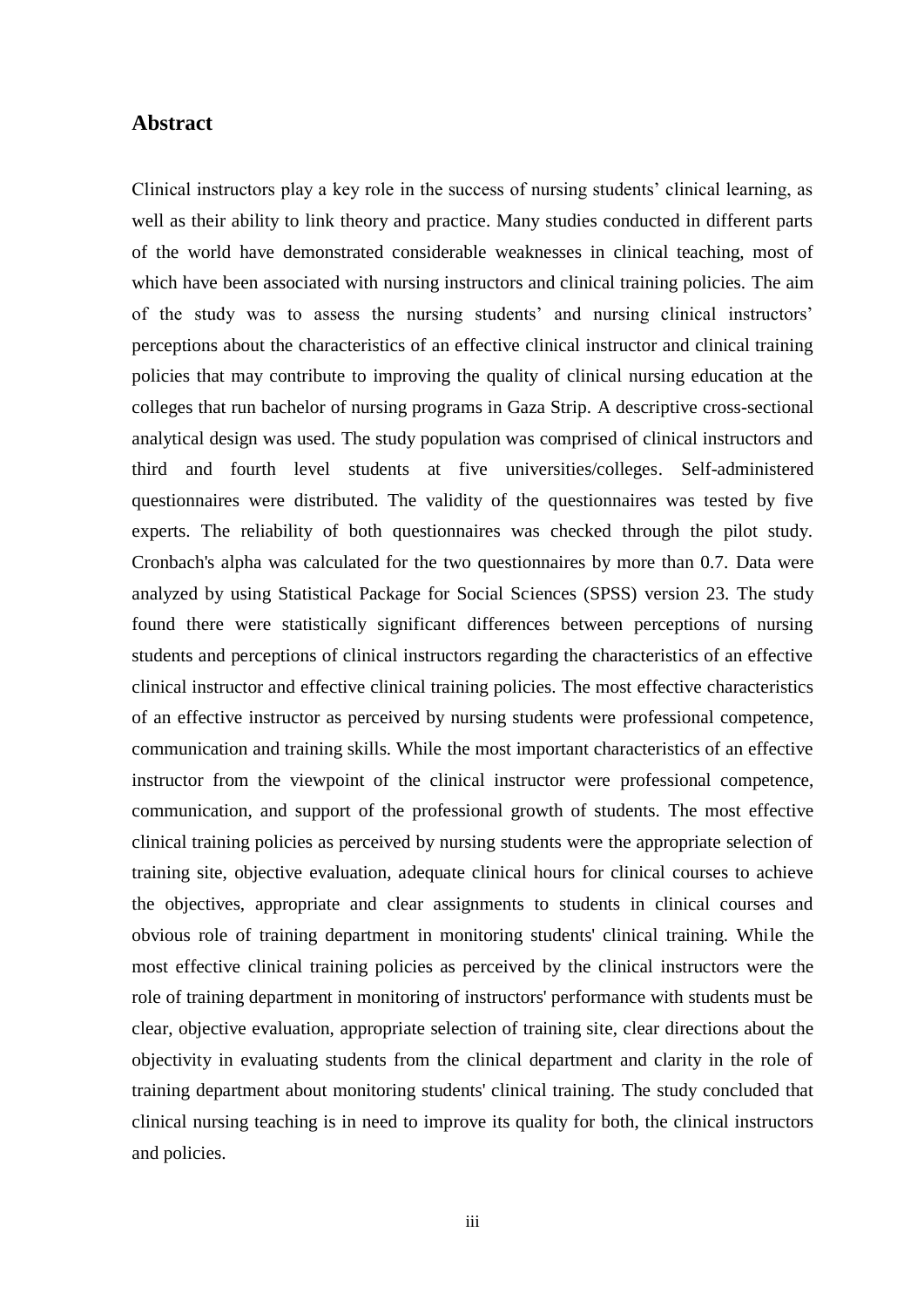## <span id="page-7-0"></span>**List of Contents**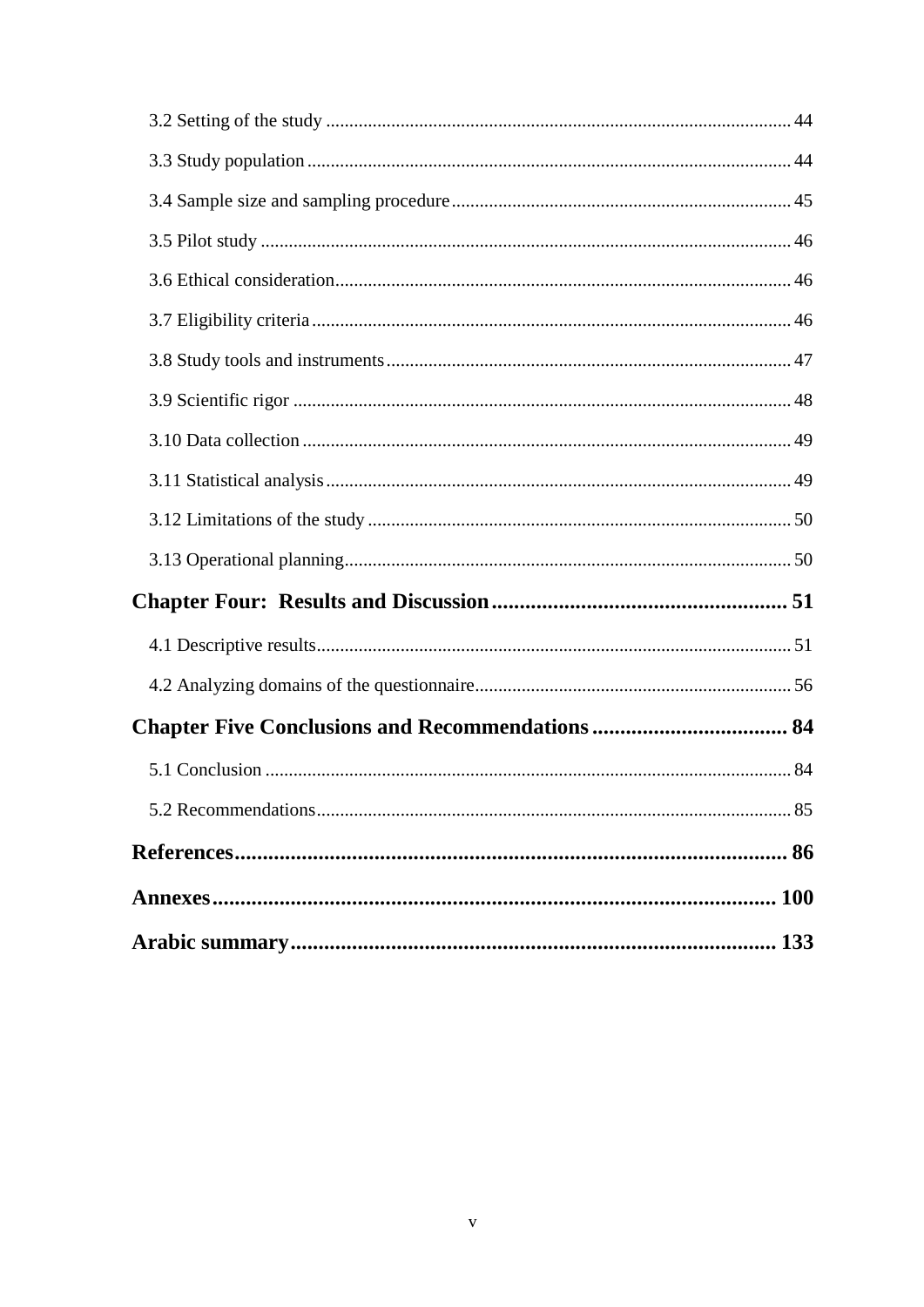### <span id="page-9-0"></span>**List of Tables**

| <b>Table (3.1):</b> Number of clinical instructors and students according to their           |  |
|----------------------------------------------------------------------------------------------|--|
|                                                                                              |  |
| Table (32): Selection of the sample of students from different universities and colleges     |  |
| Table (3.3): Selection of the sample of CIs from different universities and colleges through |  |
|                                                                                              |  |
|                                                                                              |  |
|                                                                                              |  |
|                                                                                              |  |
|                                                                                              |  |
|                                                                                              |  |
| Table (4.3): Ranking of the effective clinical instructor characteristics as perceived by    |  |
| Table (4.4): Ranking of the effective clinical instructor characteristics as perceived by    |  |
| Table (4.5): Top five perceived effective clinical training policies (Students)  60          |  |
|                                                                                              |  |
| <b>Table (4.7):</b> The differences of the means of students' perceptions regarding study    |  |
| Table (4.8): The differences of the means of students' perceptions regarding study           |  |
| Table (4.9): The differences of the means of students' perceptions regarding study           |  |
| Table (4.10): The differences of the means of students' perceptions regarding study          |  |
| Table (4.11): The differences of the means of students' perceptions regarding study          |  |
| Table (4.12): The differences of the means of students' perceptions regarding study          |  |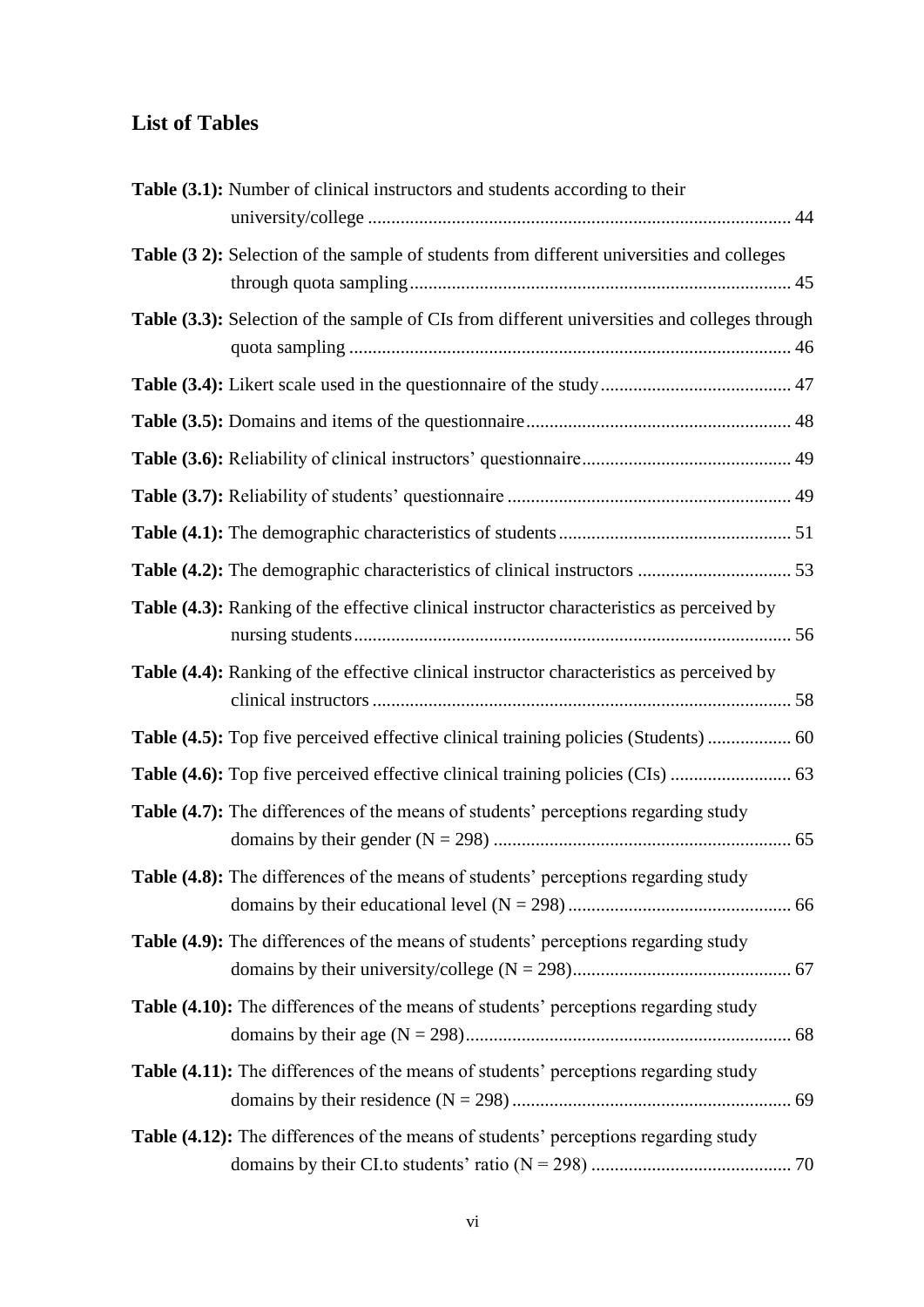| <b>Table (4.13):</b> The differences of the means of clinical instructors' perceptions regarding |  |
|--------------------------------------------------------------------------------------------------|--|
| <b>Table (4.14):</b> The differences of the means of clinical instructors' perceptions regarding |  |
| Table (4.15): The differences of the means of clinical instructors' perceptions regarding        |  |
| <b>Table (4.16):</b> The differences of the means of clinical instructors' perceptions regarding |  |
| Table (4.17): The differences of the means of clinical instructors' perceptions regarding        |  |
| <b>Table (4.18):</b> The differences of the means of clinical instructors' perceptions regarding |  |
| <b>Table (4.19):</b> The differences of the means of clinical instructors' perceptions regarding |  |
| <b>Table (4.20):</b> The differences of the means of clinical instructors' perceptions regarding |  |
| <b>Table (4.21):</b> The differences of the means of clinical instructors' perceptions regarding |  |
| Table (4.22): Mean differences in the perceptions of students and clinical instructors           |  |
| Table (4.23): Mean differences in the perceptions of students and clinical instructors           |  |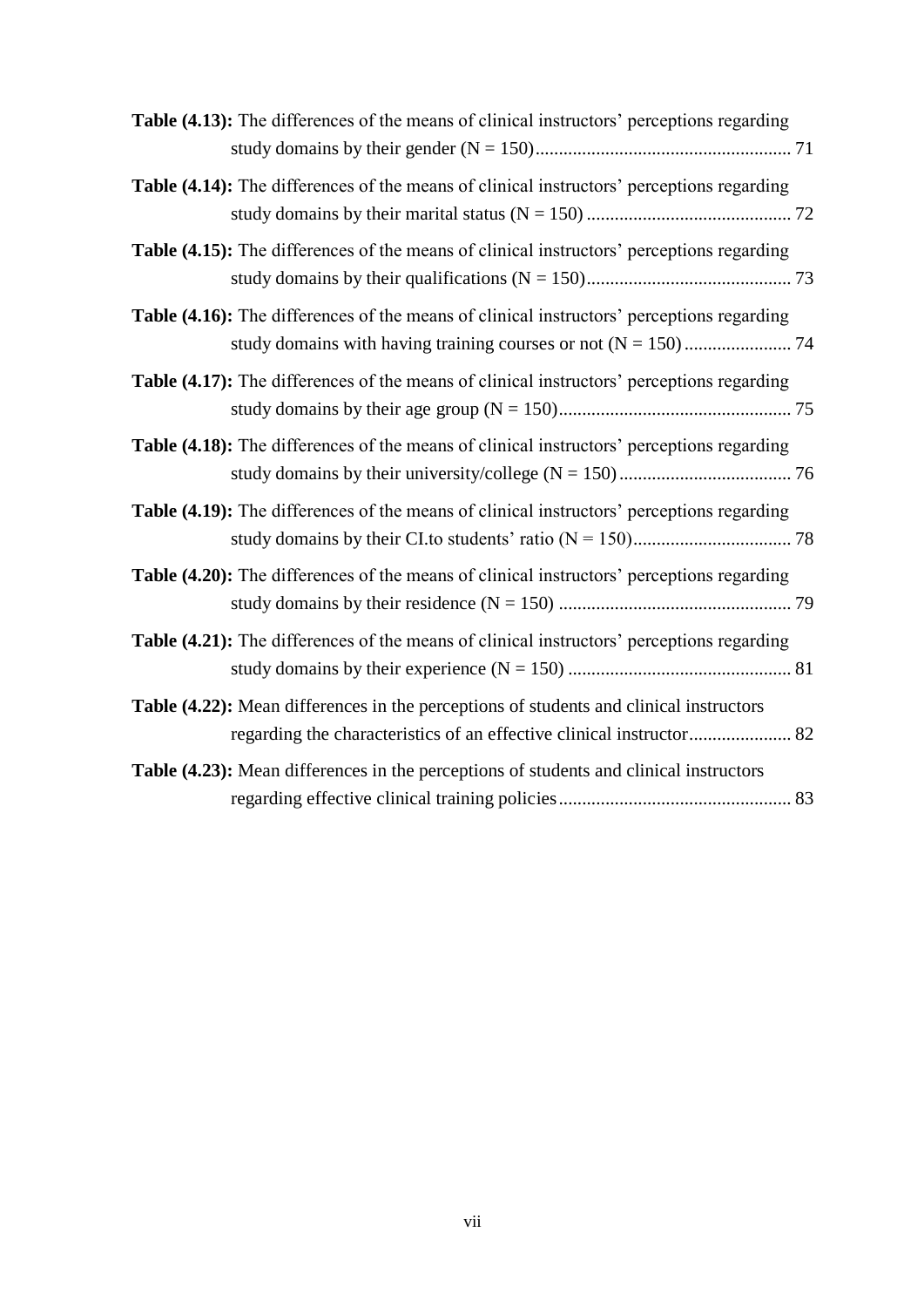## <span id="page-11-0"></span>**List of Figures**

| <b>Figure (4.4):</b> Distribution of clinical instructors according to university/college  55 |  |
|-----------------------------------------------------------------------------------------------|--|
| <b>Figure (4.5):</b> Distribution of students and clinical instructors according to clinical  |  |
|                                                                                               |  |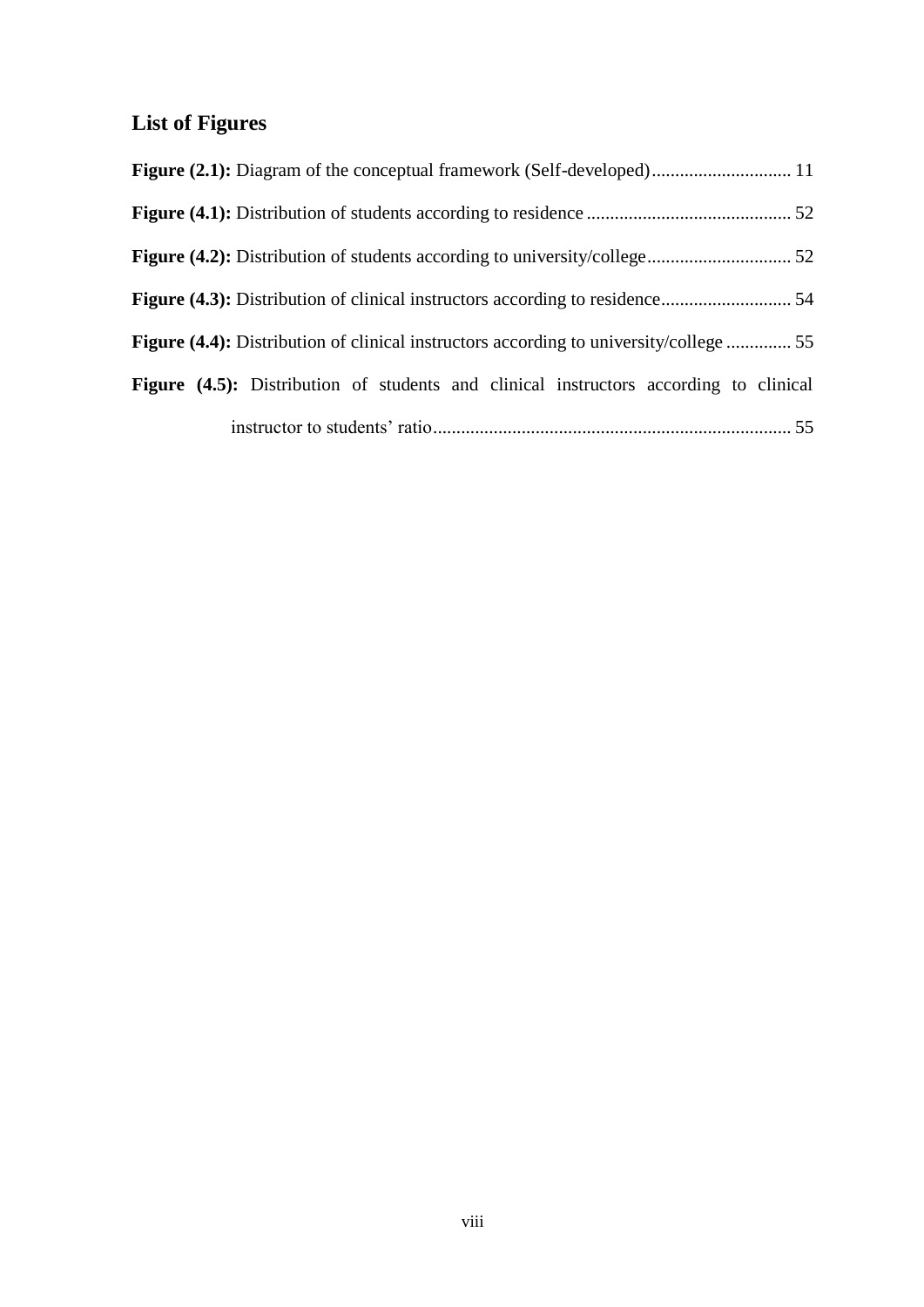### <span id="page-12-0"></span>**List of Annexes**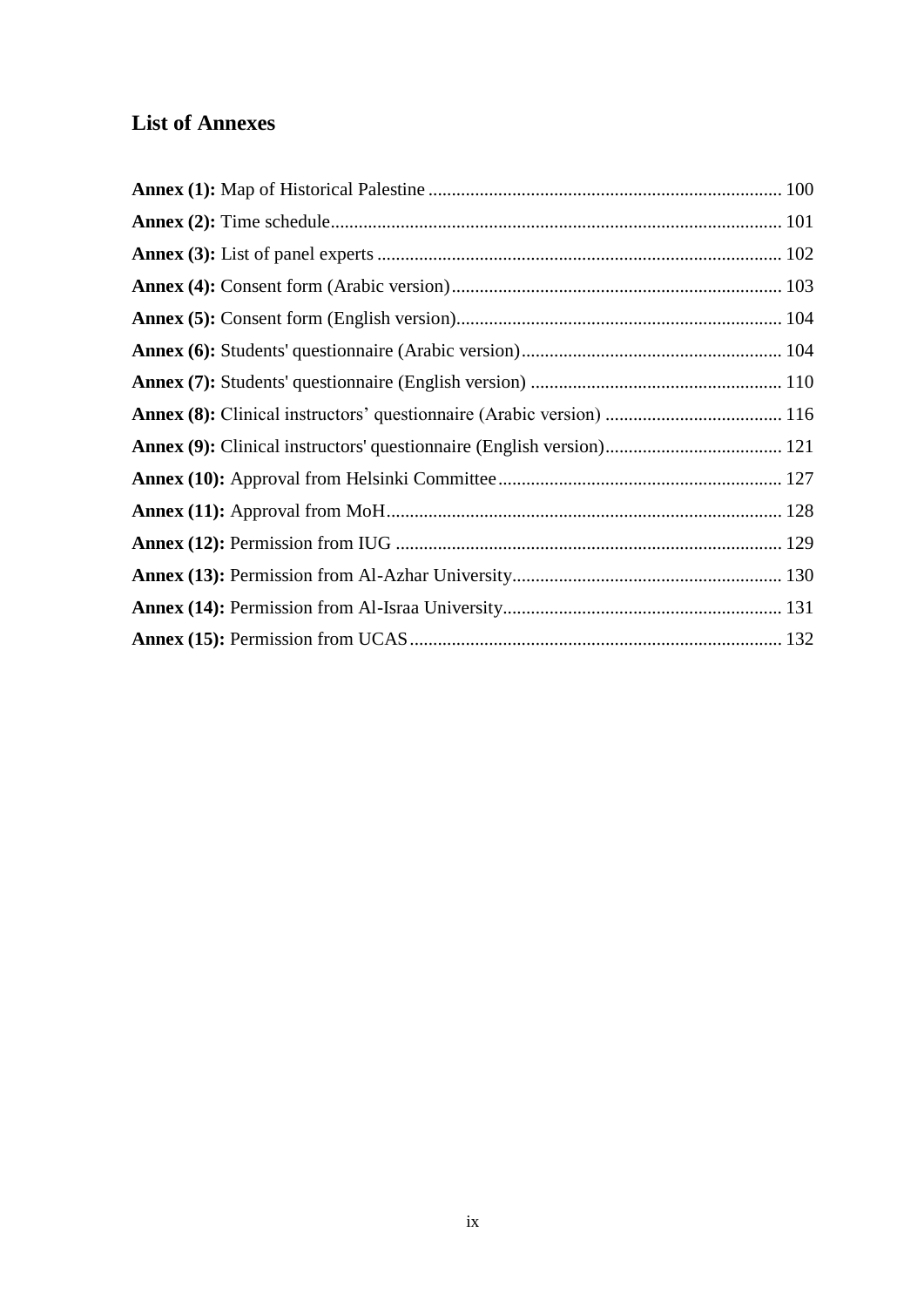## <span id="page-13-0"></span>**List of Abbreviations**

| <b>ANOVA</b>           | Analysis of Variance                             |
|------------------------|--------------------------------------------------|
| $\mathbf{C}\mathbf{I}$ | <b>Clinical Instructor</b>                       |
| <b>CEGEP</b>           | Collège d'Enseignement Général Et Professionnel  |
| <b>CLE</b>             | <b>Clinical Learning Environment</b>             |
| HE                     | Higher education                                 |
| <b>HEI</b>             | <b>Higher Education Institutions</b>             |
| <b>IUG</b>             | Islamic University of Gaza                       |
| <b>LSD</b>             | <b>Least Significant Difference</b>              |
| <b>NCTEI</b>           | Nursing Clinical Teacher Effectiveness Inventory |
| <b>NGOs</b>            | Non-Governmental Organizations                   |
| <b>NT</b>              | <b>Nurse Teacher</b>                             |
| <b>MCI</b>             | Mobile Cooperation Intervention                  |
| MoH                    | Ministry of Health                               |
| <b>PCBS</b>            | Palestinian Central Bureau of Statistics         |
| <b>PCN</b>             | Palestine College of Nursing                     |
| <b>PNA</b>             | Palestinian National Authority                   |
| <b>PN</b>              | <b>Practical Nurse</b>                           |
| <b>RN</b>              | <b>Registered Nurse</b>                          |
| <b>SoP</b>             | <b>State of Palestine</b>                        |
| <b>SPSS</b>            | <b>Statistical Package for Social Sciences</b>   |
| <b>UCAS</b>            | University College of Applied Sciences           |
| <b>UNRWA</b>           | United Nations Relief and Works Agency           |
| <b>WHO</b>             | World Health Organization                        |